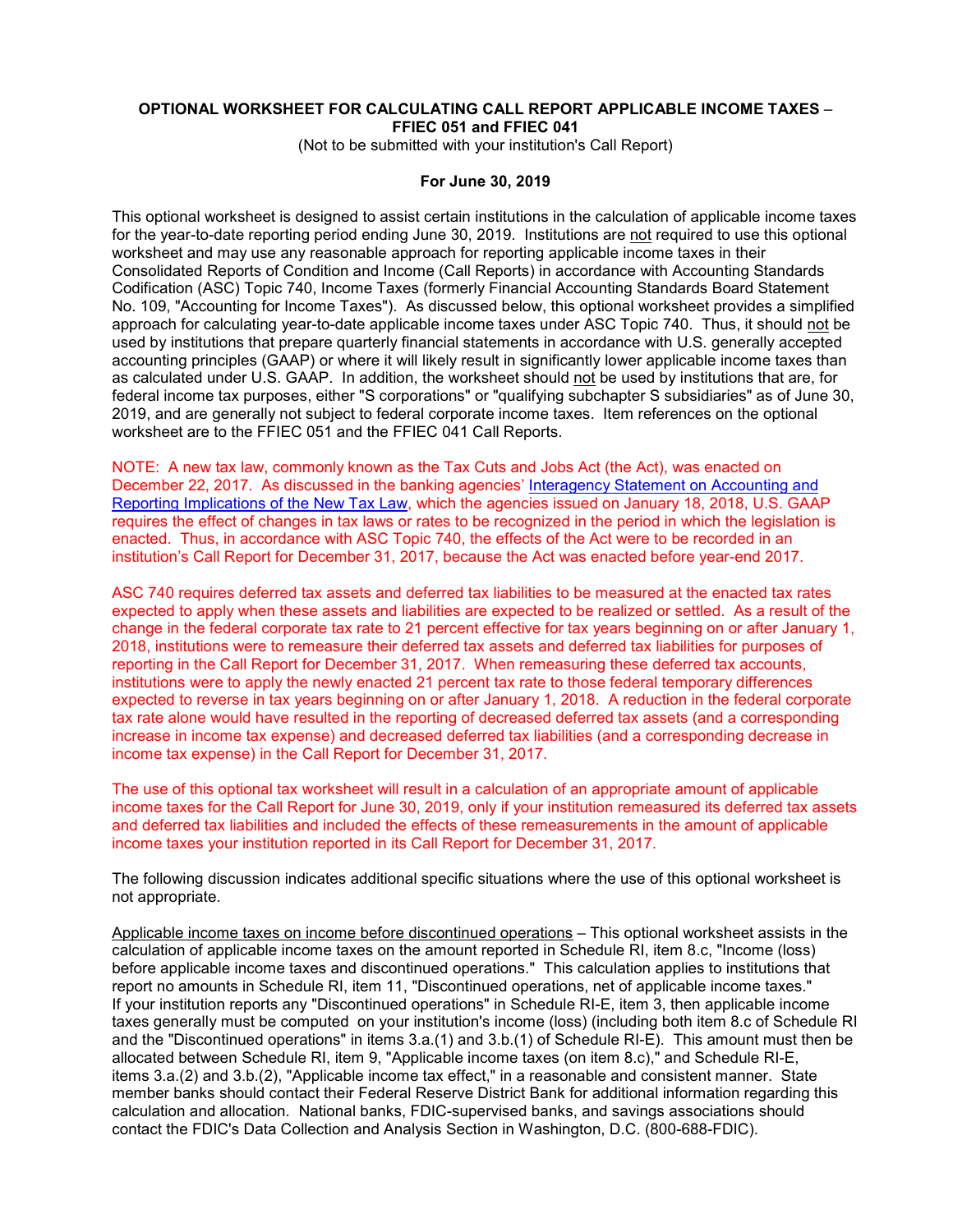Alternative minimum tax – This optional worksheet is designed to assist in the calculation of an institution's applicable income taxes under the regular corporate tax system. Some institutions may have been subject to higher income taxes under the corporate alternative minimum tax (AMT) system for tax years beginning on or before December 31, 2017. The Act repeals the corporate AMT for tax years beginning on or after January 1, 2018. The Act also makes any existing AMT credit carryovers refundable over several years starting with tax years beginning on or after December 31, 2017. An institution with AMT credit carryovers (and related deferred tax assets) should consider the effects of the refundability of this carryover when calculating the current and deferred portions of applicable income taxes for its Call Report for June 30, 2019. If your institution has AMT credit carryovers, consult your institution's tax advisor for assistance in estimating your institution's applicable income taxes.

Reporting applicable income taxes in interim periods – ASC Topic 740 does not change the guidance in ASC Subtopic 740-270, Income Taxes–Interim Reporting (formerly Accounting Principles Board Opinion No. 28, "Interim Financial Reporting"), with respect to accounting for income taxes in interim periods. Under ASC Subtopic 740-270, an institution should determine its best estimate of the institution's effective annual tax rate for the full year, including both current and deferred portions and including all tax jurisdictions (federal, state, and local). The institution should then use this rate as the basis for determining its total year-to-date applicable income taxes at the interim date.

Under ASC Topic 740, an institution should estimate the current portion of its applicable income taxes for the year based on its estimated taxes payable (receivable) on the tax return that will be prepared for the current year. To estimate the deferred portion of its applicable income taxes, an institution should project what its net deferred tax asset and liability (resulting from temporary differences and tax credit carryforwards for which the tax effect is included in net income) will be at the end of the year based on its estimated temporary differences at that date. The change in the institution's estimated net deferred tax asset or liability (resulting from temporary differences and tax credit carryforwards for which the tax effect is included in net income) for the year is the deferred portion of its applicable income taxes.

To arrive at the estimated annual effective tax rate, an institution should divide its estimated total applicable income taxes (current and deferred) for the year by its estimated pretax income for the year (excluding discontinued operations). This rate would then be applied to the year-to-date pretax income to determine the year-to-date applicable income taxes at the interim date.

Many institutions, or their parent holding companies, will perform the calculation of income tax expense in accordance with ASC Topic 740, including ASC Subtopic 740-270, when preparing their quarterly GAAPbased financial statements. These institutions should determine their applicable income taxes for the year-to-date reporting period covered by the Call Report in a similar manner. Accordingly, these institutions should not use this worksheet.

In contrast, some institutions may not have determined their interim period income taxes using the estimated annual effective rate. For these institutions, estimating the annual effective tax rate under the liability method may be difficult. These institutions may find it less burdensome to estimate their year-to-date applicable income taxes based upon their deferred tax asset or liability balances at the end of the quarter, rather than projecting these amounts through the end of the year. This optional worksheet follows this approach. An institution may use this approach if it will not likely result in significantly lower year-to-date applicable income taxes than as calculated under ASC Topic 740, including ASC Subtopic 740-270. Otherwise, an institution should follow some other reasonable approach for calculating applicable income taxes in interim periods in accordance with ASC Topic 740, including ASC Subtopic 740-270.

\* \* \* \* \* \* \* \* \* \* \* \* \* \* \* \* \* \* \* \* \* \* \* \* \* \* \* \* \* \* \* \*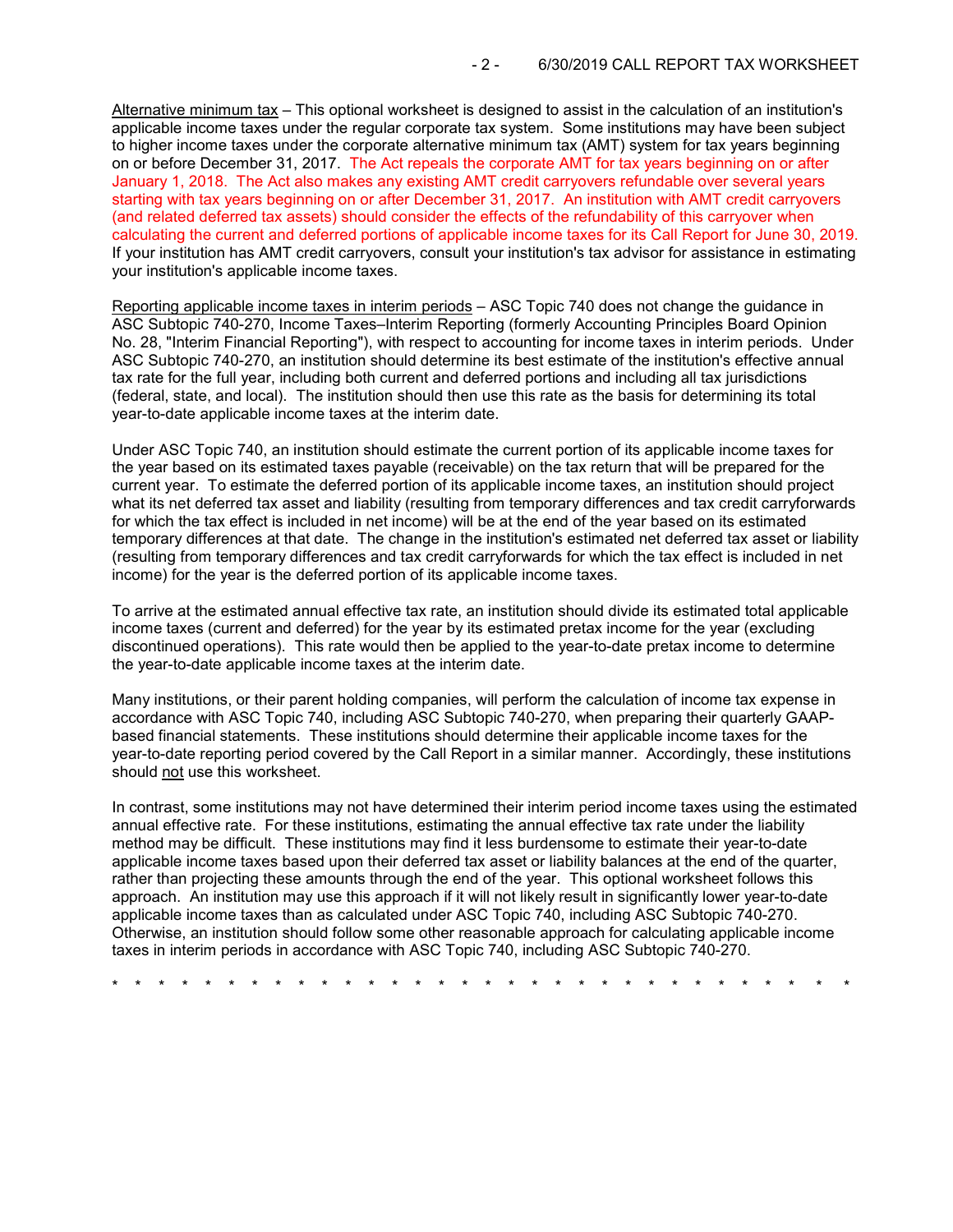**CALCULATION OF SCHEDULE RI, ITEM 9, "APPLICABLE INCOME TAXES (ON ITEM 8.c)" UNDER THE REGULAR TAX SYSTEM** [Applicable income taxes on Item 8.c include both amounts currently due (or refundable) calculated in Section A and deferred income taxes calculated in Section B.]

| А.   | Income taxes due (refundable) for the year to date<br>(i.e., current portion of applicable income taxes)                                                                                                                                                                                                                               |                |
|------|----------------------------------------------------------------------------------------------------------------------------------------------------------------------------------------------------------------------------------------------------------------------------------------------------------------------------------------|----------------|
| A.1. | Schedule RI, Item 8.c, "Income (loss) before applicable income taxes and                                                                                                                                                                                                                                                               |                |
| A.2. | Schedule RI, Memorandum Item 3, "Income on tax-exempt loans                                                                                                                                                                                                                                                                            |                |
| A.3. | Schedule RI, Memorandum Item 4, "Income on tax-exempt securities                                                                                                                                                                                                                                                                       |                |
| A.4. | Other income included in Schedule RI, Items 1, 5, and 6, (if any) which is                                                                                                                                                                                                                                                             |                |
| A.5. | Other income not included in Schedule RI, Item 8.c, (if any) which is subject to                                                                                                                                                                                                                                                       |                |
| A.6. | For institutions filing the FFIEC 041 Call Report only, Schedule RI, Memorandum<br>Item 1, "Interest expense incurred to carry tax-exempt securities, loans, and leases<br>acquired after August 7, 1986, that is not deductible for federal income tax purposes" (+)                                                                  |                |
| A.7. | All other expenses included in Schedule RI, Item 8.c, that are not deductible<br>for federal income tax purposes in the current period (for institutions filing the<br>FFIEC 051 Call Report, include nondeductible interest expense incurred to carry<br>tax-exempt securities, loans, and leases acquired after August 7, 1986)  (+) |                |
| A.8. | Other expenses not included in Schedule RI, Item 8.c, that are deductible for                                                                                                                                                                                                                                                          |                |
| A.9. | Year-to-date income currently subject to federal income taxes before state<br>and local income taxes (Line A.1 minus Lines A.2, A.3, A.4, and A.8,                                                                                                                                                                                     |                |
|      | A.10. State and local income taxes due (refundable) for the year to date<br>(If the state and local tax laws applicable to your institution do not differ<br>significantly from federal income tax laws, an estimate of state and local<br>income taxes can be obtained by multiplying Line A.9 by the applicable                      |                |
|      |                                                                                                                                                                                                                                                                                                                                        |                |
|      |                                                                                                                                                                                                                                                                                                                                        | x <sub>2</sub> |
|      |                                                                                                                                                                                                                                                                                                                                        |                |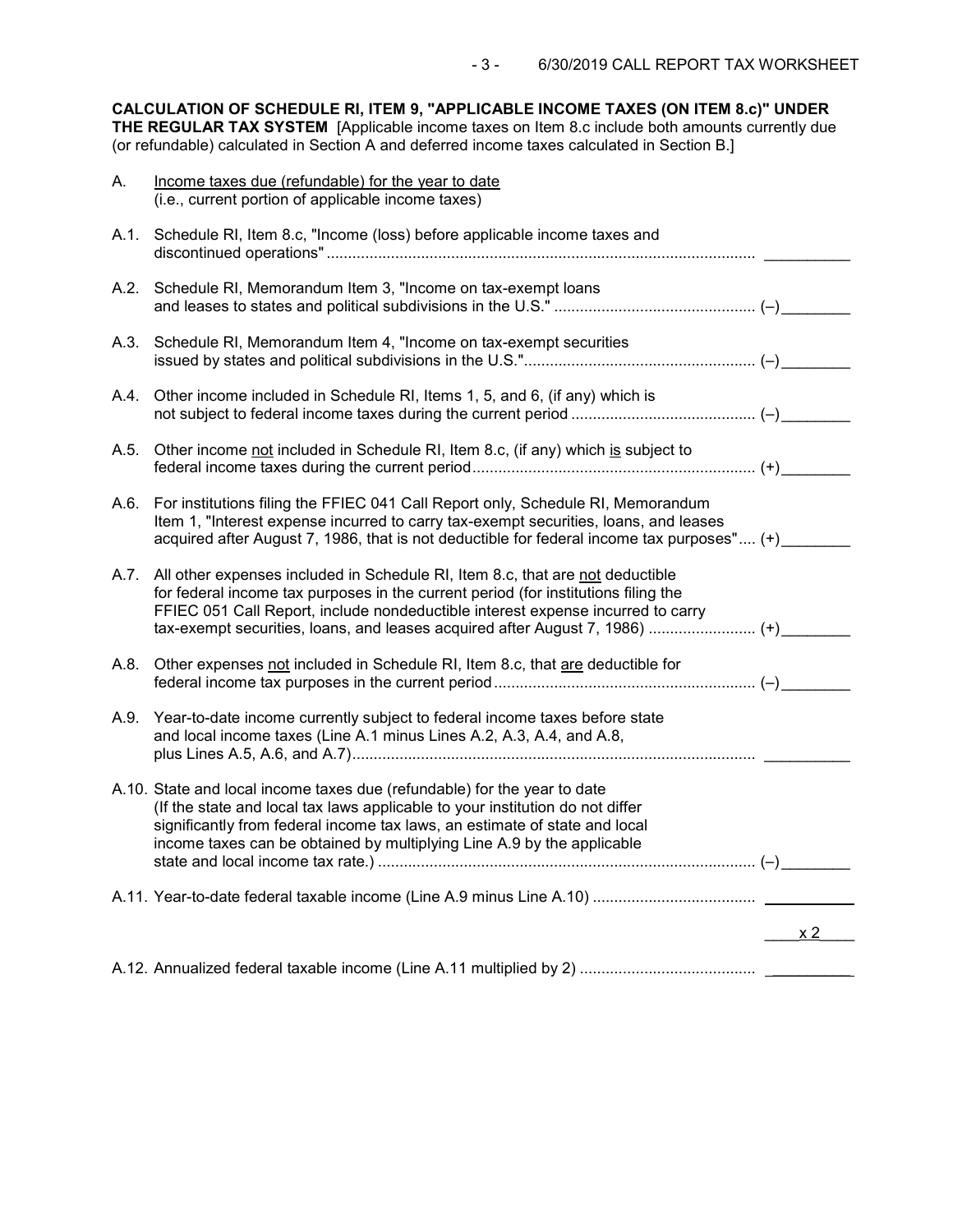A.13. Net operating loss (NOL) carryforwards:

|  | a. NOL carryforwards available at January 1, 2019, to offset annualized federal<br>taxable income (amount reported on this line should not exceed the amount |              |
|--|--------------------------------------------------------------------------------------------------------------------------------------------------------------|--------------|
|  | b. Percentage of annualized federal taxable income for which NOL deduction                                                                                   |              |
|  |                                                                                                                                                              |              |
|  | A.14. Annualized income currently subject to federal income taxes                                                                                            |              |
|  | A.15. Annualized federal income taxes currently due (refundable) on amount                                                                                   | x 0.21       |
|  | A.16. Year-to-date federal income taxes currently due (refundable) on amount                                                                                 | $\times 0.5$ |
|  |                                                                                                                                                              |              |
|  | A.18. State and local income taxes due (refundable) for the year to date                                                                                     |              |
|  | A.19. Total income taxes currently due (refundable) for the year to date                                                                                     |              |

B. Deferred income tax expense (benefit) for the year to date (i.e., deferred portion of applicable income taxes)

This section provides guidance for the determination of the deferred portion of applicable income taxes for the year to date under ASC Topic 740. This calculation considers federal, state, and local income taxes.

Deferred income tax expense (benefit) for the reporting period ending June 30, 2019, is generally measured in this worksheet as the change in the institution's net deferred tax assets or liabilities during the year-to-date period. Therefore, your institution should calculate its net deferred tax assets/liabilities at June 30, 2019, and compare this amount to the amount of your institution's net deferred tax assets/liabilities at December 31, 2018. A portion of the difference between these two amounts will be the deferred income tax expense (benefit) for the reporting period ending June 30, 2019. The remainder of the change in the net deferred tax assets/liabilities for the period generally should be charged or credited to "Other comprehensive income" (Schedule RI-A, item 10) [and, hence, to the "Accumulated other comprehensive income" component of equity capital (Schedule RC, item 26.b) that includes your institution's "Net unrealized holding gains (losses) on available-for-sale securities"]. The following steps assist in the calculation of these amounts.

### B.1. Identify types and amounts of temporary differences

Temporary differences essentially consist of all differences between the book and tax basis of an institution's assets and liabilities. In identifying these basis differences, an institution should consider assets and liabilities that may not exist on its books (such as repairs capitalized for tax purposes but expensed on the institution's books and Call Report) as well as assets and liabilities that have no tax basis (such as gains deferred on the institution's books and Call Report which have been recognized for tax purposes).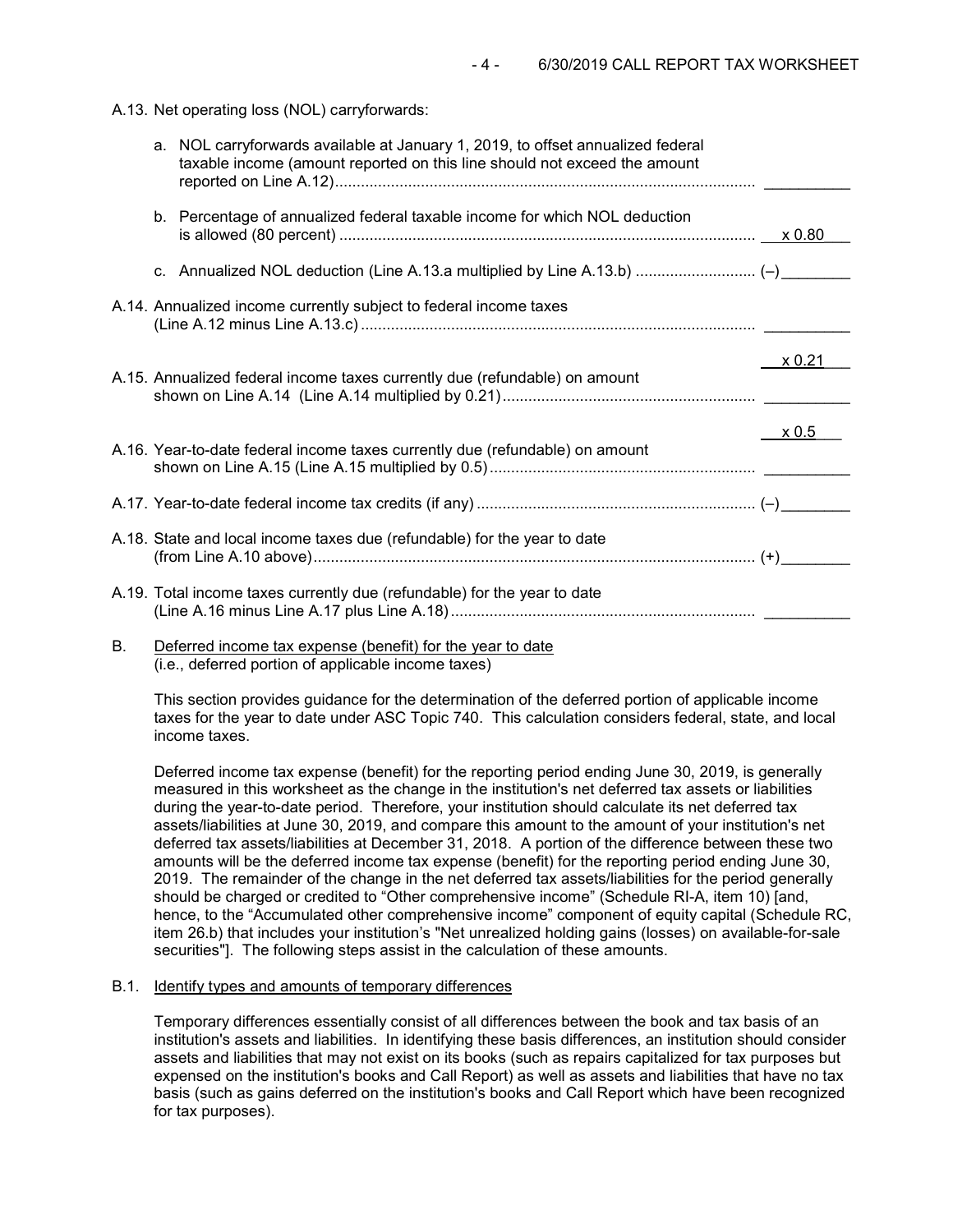To ensure all temporary differences are identified, institutions should consider preparing a comprehensive tax-basis balance sheet and comparing it to the balance sheet on the institution's Call Report. As these differences are identified, the institution should categorize these amounts as deductible or taxable temporary differences. Also, institutions should not include those book-tax basis differences that are not considered temporary differences under ASC Topic 740. One such example is the excess of the cash surrender value of life insurance over premiums paid (if the policy will be held until the death of the insured).

The definition of temporary differences is similar to "timing differences" used under the accounting standards in effect before former FASB Statement No. 109 (i.e., Accounting Principles Board Opinion No. 11 (APB 11)). Timing differences under APB 11 were differences between taxable income and pretax income on the institution's books. However, temporary differences as defined under ASC Topic 740 include additional items that were not previously subject to deferred tax accounting. For example, differences between the assigned values and the tax bases of assets acquired and liabilities assumed in a purchase business combination are temporary differences. Refer to the Glossary entry for "income taxes" in the Call Report instructions and to ASC Topic 740 for additional information about temporary differences.

Listed below are some of the assets and liabilities that are frequently reported differently on an institution's federal income tax return than they are on the institution's books and Call Report. A booktax basis difference for a particular asset or liability may result from one or more temporary differences.

Under ASC Topic 740, the tax effects of most temporary differences are included in an institution's net income. However, the tax effects of certain items specified by ASC Topic 740 are charged or credited to other comprehensive income (which is outside of net income) and from there to a component of an institution's equity capital. The principal item of this type is identified separately below to assist institutions in properly recording their income tax amounts under ASC Topic 740.

Some of the items listed below may not involve temporary differences at your institution. Similarly, there may be other differences that exist in your institution that are not listed below. Institutions should ensure that they properly identify the appropriate differences specific to their institution.

An institution that can reasonably determine its tax basis balance sheet at June 30, 2019, may use the approach in Section B.1.a. to identify some of its temporary differences. If the tax basis balance sheet information at June 30, 2019, is not readily available, the institution may use the approach in Section B.1.b. to provide a reasonable estimate of the temporary differences at that date. Any institution using Section B.1.b. should ensure that the estimation method used for each temporary difference is appropriate for its facts and circumstances. Otherwise, the institution should make appropriate adjustments to Section B.1.b. or else use Section B.1.a. All institutions should complete Section B.1.c. for any other significant temporary differences.

### B.1.a. Differences in book-tax basis approach (COMPLETE ONLY IF A TAX-BASIS BALANCE SHEET IS PREPARED OR AVAILABLE)

Under this approach, record your institution's book and tax bases for the six accounts listed in the following chart. Subtract the tax basis from the book basis to arrive at the difference. Then identify whether the difference is a taxable or deductible temporary difference. Note that a debit (Dr) difference indicates a taxable (T) temporary difference. A credit (<Cr>) difference indicates a deductible (<D>) temporary difference.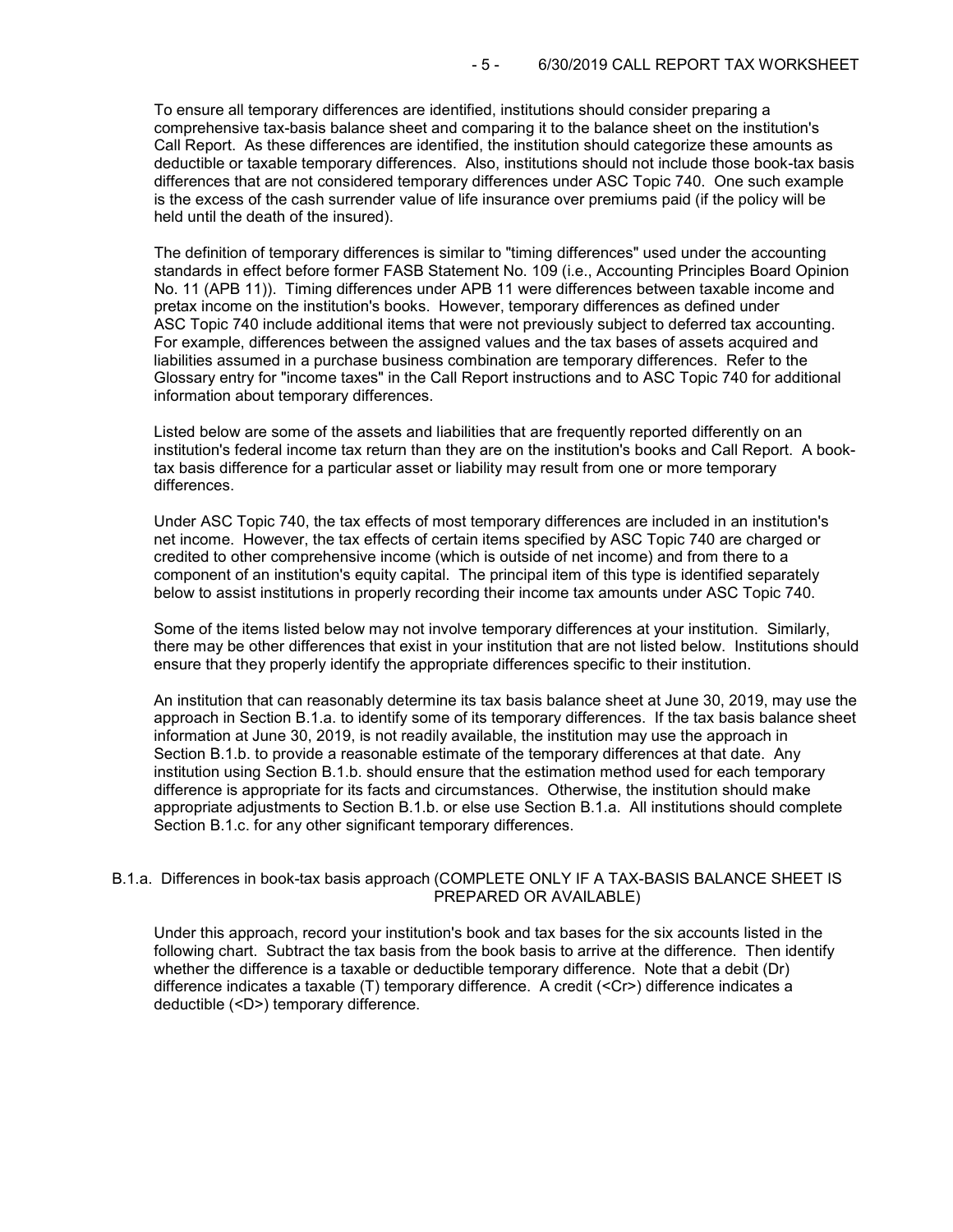B.1.a.1. Temporary differences for which the tax effect is charged or credited to other comprehensive income (and, hence, to the accumulated other comprehensive income component of equity capital):

|     |                                                                                                                                             | [A]<br><b>Book</b><br><b>Basis</b><br>Dr <cr></cr> | [B]<br>Тах<br><b>Basis</b><br>Dr < Cr | [A]-[B]<br>Differ-<br>ence<br>Dr < Cr | Type<br>T <d></d> |
|-----|---------------------------------------------------------------------------------------------------------------------------------------------|----------------------------------------------------|---------------------------------------|---------------------------------------|-------------------|
| (1) | Available-for-sale securities<br>recorded at fair value on the books<br>and Call Report but recorded at<br>amortized cost on the tax return |                                                    |                                       |                                       |                   |

An institution's available-for-sale securities, while reported at fair value on the books and the Call Report, may or may not be reported at fair value (i.e., "marked to market") on the institution's tax return. Institutions should consult their tax advisors when determining the tax status of their available-for-sale portfolio. If an institution's available-for-sale securities are reported differently on the books and Call Report than they are on an institution's tax return, the difference between the book basis and the tax basis of these securities results in a temporary difference and gives rise to a deferred tax asset or liability.

If an institution's available-for-sale securities are also "marked-to-market" on an institution's tax return, there would be no difference between the book and tax basis of these securities. Rather, the amount of the adjustment needed to reflect these securities at their fair value would be included in the institution's current period taxable income. The tax effect of this "mark-to-market" adjustment would be part of taxes currently due or refundable.

B.1.a.2. Temporary differences for which the tax effect is included in net income:

| (2) | Loans<br>[e.g., difference due to origination<br>fees and costs deferred and recognized<br>over the life of the loan on the books<br>and Call Report but recognized when<br>received and paid on the tax return]          | [A]<br><b>Book</b><br>Basis<br>Dr < Cr | [B]<br>Tax<br><b>Basis</b><br>Dr < Cr | [A]-[B]<br>Differ-<br>ence<br>Dr < Cr | Type<br>T <d></d> |
|-----|---------------------------------------------------------------------------------------------------------------------------------------------------------------------------------------------------------------------------|----------------------------------------|---------------------------------------|---------------------------------------|-------------------|
| (3) | Allowance for loan and lease losses (on<br>the books and Call Report)/Tax<br>bad debt reserve (on the tax return) <sup>1</sup>                                                                                            |                                        |                                       |                                       |                   |
| (4) | Other real estate owned<br>[e.g., difference due to writedowns<br>and valuation allowances reflected<br>on the books and Call Report that are<br>not recorded against the tax basis<br>until disposition of the property] |                                        |                                       |                                       |                   |

<span id="page-5-0"></span><sup>|&</sup>lt;br>1 Savings institutions that previously took bad debt deductions for tax purposes using the percentage-of-taxable-income method set forth in Section 593 of the Internal Revenue Code should treat the book allowance for loan and lease losses as a deductible temporary difference and the excess, if any, of the tax bad debt reserve (that has not yet been recaptured) over the base year reserve balance (generally 1987) as a taxable temporary difference, rather than treating the allowance and the tax bad debt reserve as one difference.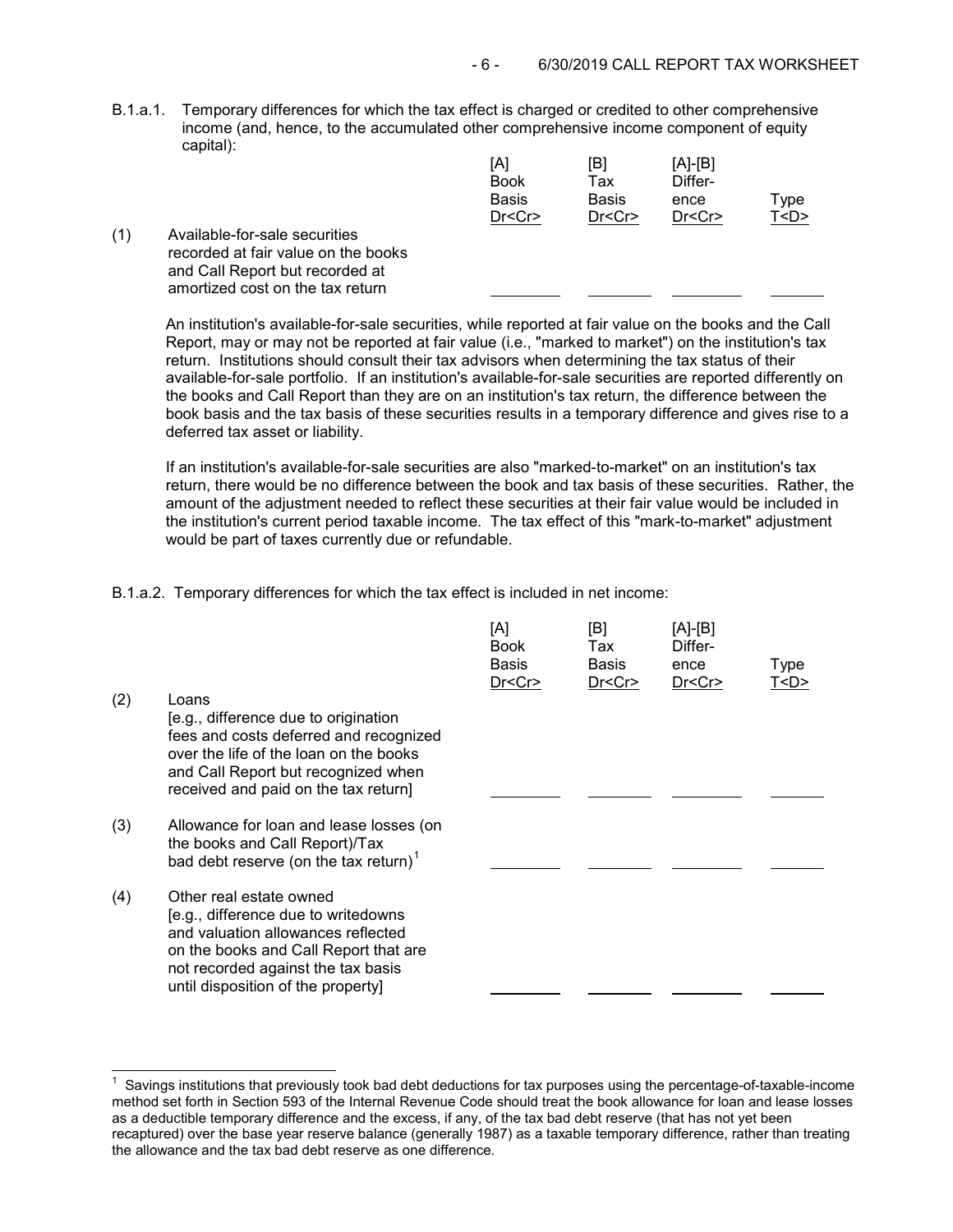# - 7 - 6/30/2019 CALL REPORT TAX WORKSHEET

|     |                                                                                                                                                                                                                                             | [A]<br><b>Book</b><br><b>Basis</b><br>Dr < Cr | [B]<br>Tax<br>Basis<br>Dr <cr></cr> | [A]-[B]<br>Differ-<br>ence<br>Dr < Cr | Type<br>T <d></d> |
|-----|---------------------------------------------------------------------------------------------------------------------------------------------------------------------------------------------------------------------------------------------|-----------------------------------------------|-------------------------------------|---------------------------------------|-------------------|
| (5) | Premises and equipment, net<br>[e.g., difference due to different<br>depreciation methods and rates for<br>book and tax purposes]                                                                                                           |                                               |                                     |                                       |                   |
| (6) | Interest earned, not collected<br>on loans<br>[e.g., difference due to interest<br>on nonaccrual loans not recorded<br>on books and Call Report but<br>recognized on the tax return]                                                        |                                               |                                     |                                       |                   |
| (7) | Equity securities with readily determinable<br>fair values not held for trading*<br>[e.g., difference due to equity securities<br>recorded at fair value on the books and Call<br>Report but recorded on a cost basis on the<br>tax return] |                                               |                                     |                                       |                   |

\* (To be completed only by institutions that have adopted Accounting Standards Update 2016-01, which includes provisions governing the accounting for investments in equity securities with readily determinable fair values if such securities are reported differently on the books and Call Report than on the tax return.)

# B.1.b. Rollforward of Temporary Differences Approach (DO NOT COMPLETE IF SECTION B.1.a. WAS COMPLETED)

NOTE: Changes in temporary differences from December 31, 2018, need only be considered if they are significant in amount. If a change is not significant, use the amount of the temporary difference as of December 31, 2018, in the 6/30/19 Temporary Difference column. Note that a debit (Dr) difference indicates a taxable (T) temporary difference. A credit (<Cr>) difference indicates a deductible (<D>) temporary difference.

B.1.b.1. Temporary differences for which the tax effect is charged or credited to other comprehensive income (and, hence, to the accumulated other comprehensive income component of equity capital):  $6/20/140$ 

|     |                                                                                                                                             | Dr < Cr | 07907.19<br>Temporary<br><b>Difference</b><br>Dr < Cr | Type<br>T < D |  |
|-----|---------------------------------------------------------------------------------------------------------------------------------------------|---------|-------------------------------------------------------|---------------|--|
| (1) | Available-for-sale securities                                                                                                               |         |                                                       |               |  |
|     | (To be completed only if available-for-sale securities<br>are reported differently on the books and Call Report<br>than on the tax return): |         |                                                       |               |  |
|     | Balance (at fair value) of available-for-sale securities<br>on books and Call Report at 6/30/19                                             |         |                                                       |               |  |
|     | Less: Amortized cost of available-for-sale                                                                                                  |         |                                                       |               |  |
|     | securities at 6/30/19                                                                                                                       |         |                                                       |               |  |
|     | Estimated 6/30/19 temporary difference                                                                                                      |         |                                                       |               |  |
|     |                                                                                                                                             |         |                                                       |               |  |

NOTE: See the discussion of available-for-sale securities in Section B.1.a.1 above. Institutions should consult their tax advisors when determining the tax status of their available-for-sale securities.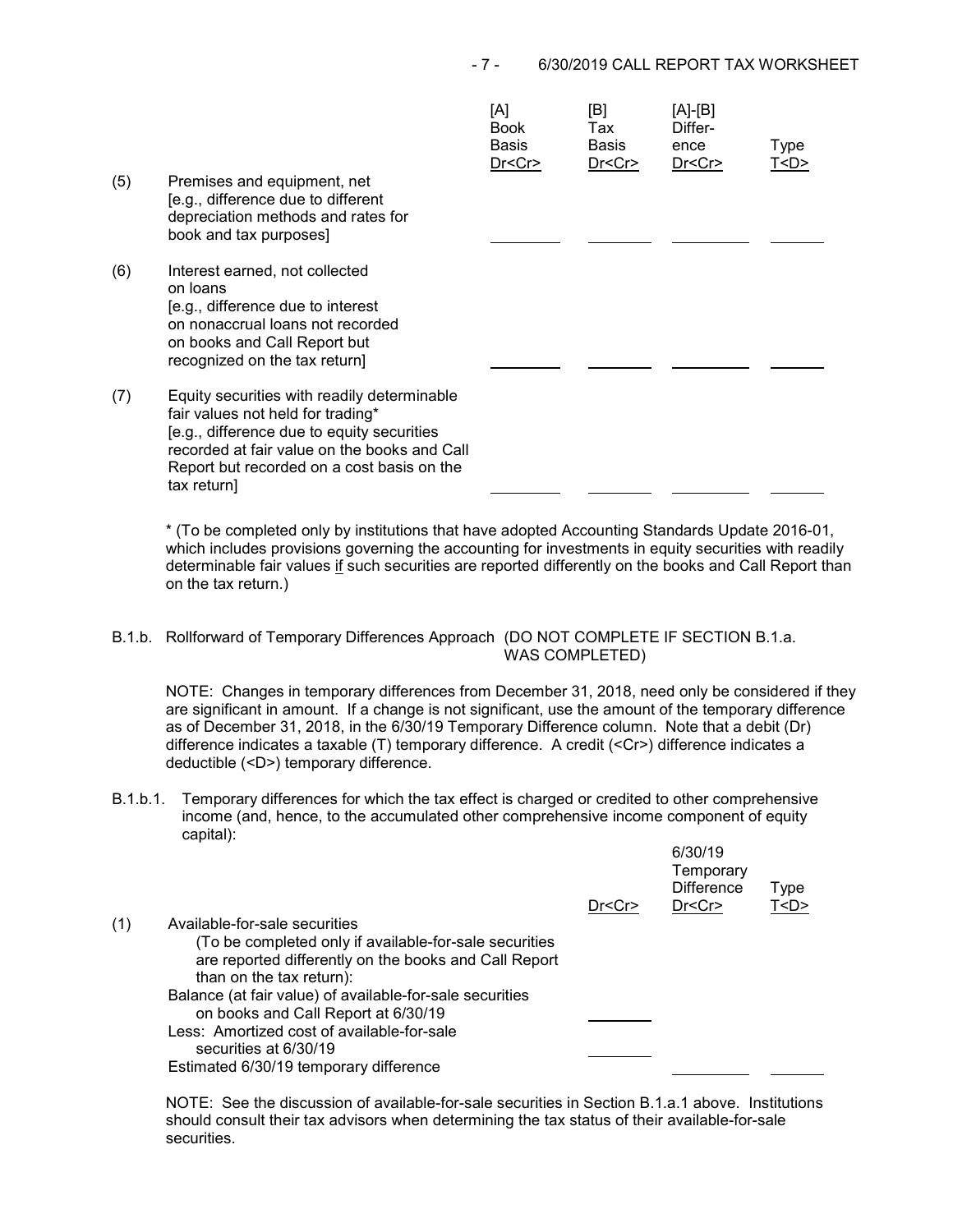B.1.b.2. Temporary differences for which the tax effect is included in net income:

|     |                                                                                                                                                                                                                                                                                                      | Dr < Cr | 6/30/19<br>Temporary<br><b>Difference</b><br>Dr <cr></cr> | Type<br>T < D > |
|-----|------------------------------------------------------------------------------------------------------------------------------------------------------------------------------------------------------------------------------------------------------------------------------------------------------|---------|-----------------------------------------------------------|-----------------|
| (2) | Loans:<br>Difference at 6/30/19 approximates the amount of<br>deferred loan fee income, net of deferred loan<br>origination costs, on books and Call Report at 6/30/19                                                                                                                               |         |                                                           |                 |
| (3) | Allowance for loan and lease losses: <sup>2</sup>                                                                                                                                                                                                                                                    |         |                                                           |                 |
|     | For institutions on the specific charge-off method for tax<br>purposes (i.e., for institutions with no tax bad debt<br>reserve):<br>Difference at 6/30/19 approximates the balance of the<br>allowance for loan and lease losses on books and<br>Call Report at 6/30/19                              |         |                                                           |                 |
|     | For institutions on the reserve method for tax purposes:<br>Temporary difference at 12/31/18 T <d><br/>Less: Provision for loan and lease losses on books<br/>and Call Report year to date<br/>Plus: Estimated additions to tax reserve year to date*<br/>Estimated 6/30/19 temporary difference</d> |         |                                                           |                 |
|     | * Generally, this amount may be estimated by multiplying<br>the addition to the institution's tax reserve for 2018 by 0.5.                                                                                                                                                                           |         |                                                           |                 |
| (4) | Other real estate owned:                                                                                                                                                                                                                                                                             |         |                                                           |                 |
|     | Choose the method from (a) and (b) below that is<br>appropriate for your institution. Do not complete both (a)<br>and $(b)$ .                                                                                                                                                                        |         |                                                           |                 |
|     | (a) Balance of other real estate owned valuation<br>allowances on books and Call Report at 6/30/19 T <d></d>                                                                                                                                                                                         |         |                                                           |                 |
|     | (b) Temporary difference at 12/31/18 T <d><br/>Less: Provisions taken year to date on books and<br/>Call Report for properties held on 6/30/19<br/>Plus: Amount of writedowns taken before 1/1/19 on<br/>books for properties sold year to date<br/>Estimated 6/30/19 temporary difference</d>       |         |                                                           |                 |

<span id="page-7-0"></span> $2$  Savings institutions that previously took bad debt deductions for tax purposes using the percentage-of-taxable-income method set forth in Section 593 of the Internal Revenue Code should treat the book allowance for loan and lease losses as a deductible temporary difference and the excess, if any, of the tax bad debt reserve (that has not yet been recaptured) over the base year reserve balance (generally 1987) as a taxable temporary difference, rather than treating the allowance and the tax bad debt reserve as one difference.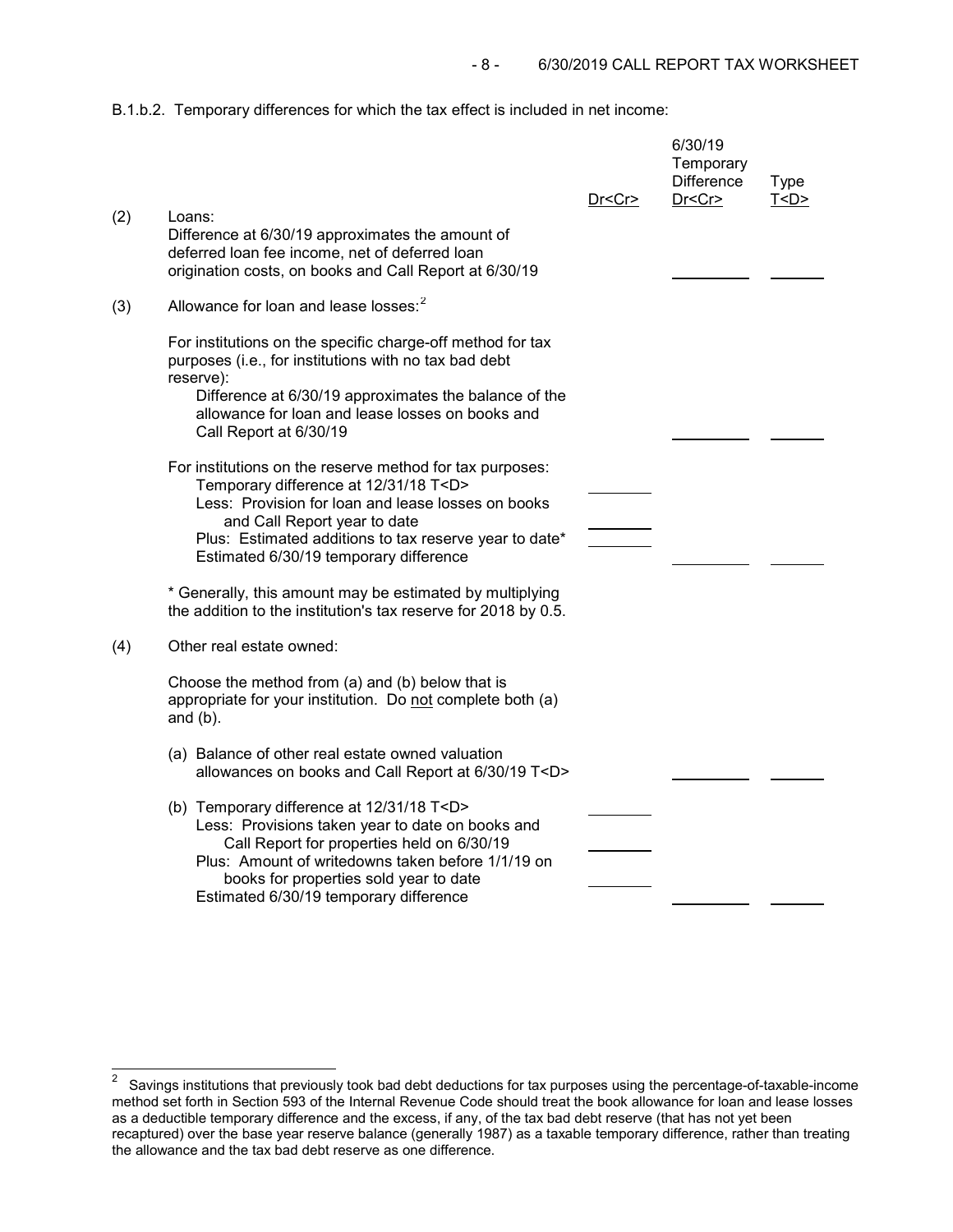| (5) | Premises and equipment, net:                                                                                                                                                                                                                                                                                                                                                                                                                                                                                                                | Dr < Cr | 6/30/19<br>Temporary<br><b>Difference</b><br>Dr <cr></cr> | <b>Type</b><br>T < D |
|-----|---------------------------------------------------------------------------------------------------------------------------------------------------------------------------------------------------------------------------------------------------------------------------------------------------------------------------------------------------------------------------------------------------------------------------------------------------------------------------------------------------------------------------------------------|---------|-----------------------------------------------------------|----------------------|
|     | Temporary difference at 12/31/18 T <d><br/>Less: Depreciation recorded on books and<br/>Call Report year to date<br/>Plus: Estimated tax depreciation year to date*<br/>Plus/less: Estimate of difference in book and tax basis<br/>of fixed assets sold year to date<br/>Estimated 6/30/19 temporary difference<br/>* Generally, this amount may be estimated by<br/>multiplying 2018 tax depreciation by 0.5.</d>                                                                                                                         |         |                                                           |                      |
| (6) | Interest earned not collected on nonaccrual loans:<br>Temporary difference at 12/31/18 T <d><br/>Plus: Estimated additional interest on<br/>nonaccrual loans year to date<br/>Less: Interest received on nonaccrual<br/>loans year to date<br/>Estimated 6/30/19 temporary difference</d>                                                                                                                                                                                                                                                   |         |                                                           |                      |
| (7) | Equity securities with readily determinable fair values not<br>held for trading<br>(To be completed only if such equity securities<br>are reported differently on the books and Call Report<br>than on the tax return):<br>Balance (at fair value) of equity securities with<br>readily determinable fair values not held for<br>trading on books and Call Report at 6/30/19<br>Less: Cost basis of equity securities with<br>readily determinable fair values not<br>held for trading at 6/30/19<br>Estimated 6/30/19 temporary difference |         |                                                           |                      |

#### B.1.c. Other temporary differences (TO BE COMPLETED BY ALL INSTITUTIONS USING WORKSHEET)

If the institution has other material temporary differences, include those differences below. Indicate whether these other temporary differences are taxable or deductible temporary differences. In addition, any differences for which the tax effect is charged or credited to other comprehensive income (and, hence, to the accumulated other comprehensive income component of equity capital) should be designated accordingly.

Examples of other temporary differences include: accrued liabilities or prepaid expenses recorded differently on the books and Call Report than reported on the tax return, differences in the basis of assets and liabilities resulting from business combinations, equity investments without readily determinable fair values reported differently on the books and Call Report than on the tax return, investments in stock of unconsolidated subsidiaries (undistributed earnings recognized on the books and Call Report but not in the tax return), and intangible assets which have different amortization periods and/or methods used in the tax return than those used on the books and Call Report.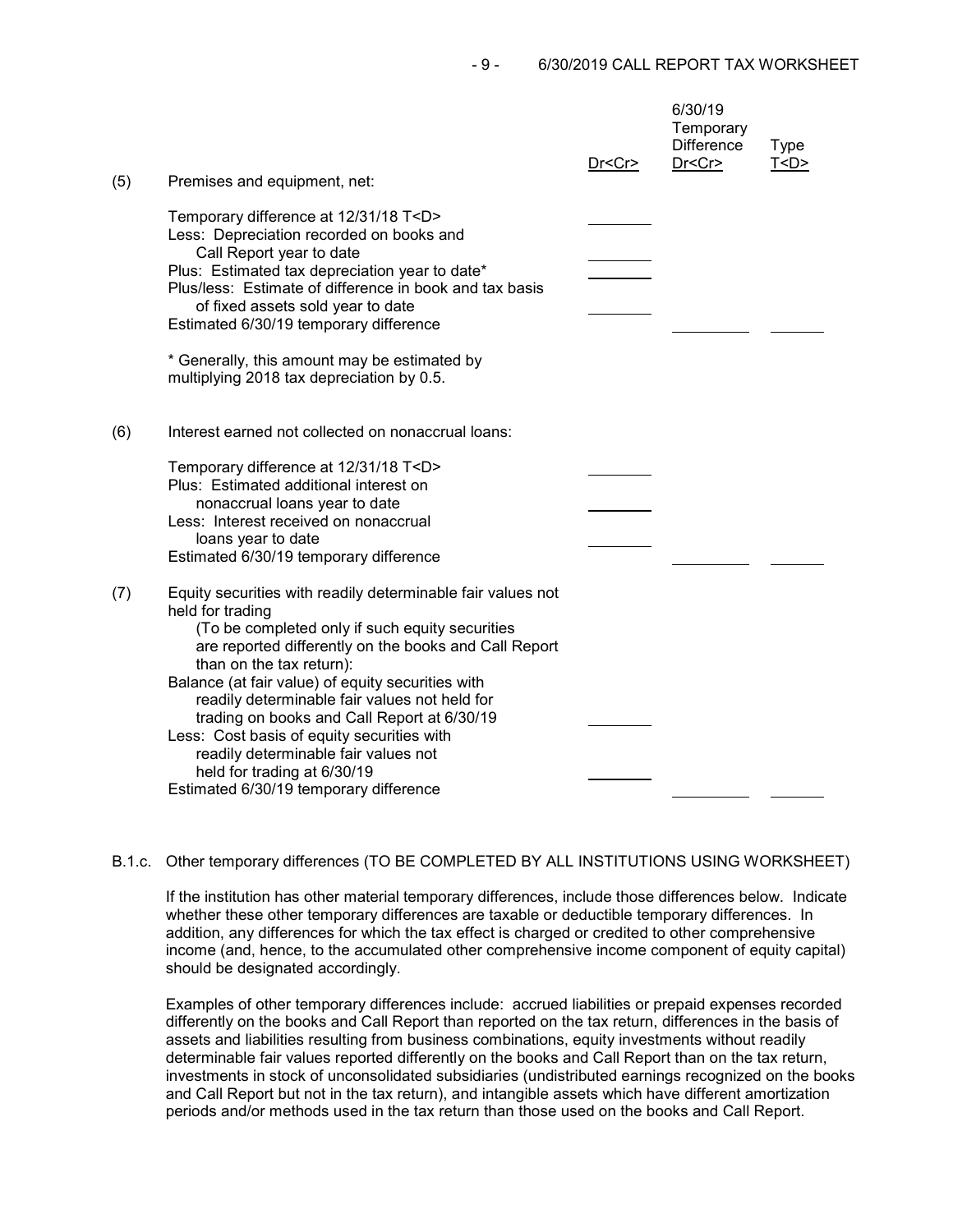Note that a debit (Dr) difference indicates a taxable (T) temporary difference. A credit (<Cr>) difference indicates a deductible (<D>) temporary difference.

| Other temporary differences: | [A]<br><b>Book</b><br><b>Basis</b><br>Dr <cr></cr> | [B]<br>Tax<br><b>Basis</b><br>Dr <cr></cr> | $[A]-[B]$<br>Differ-<br>ence<br>Dr < Cr | Type<br>T <d></d> |
|------------------------------|----------------------------------------------------|--------------------------------------------|-----------------------------------------|-------------------|
|                              |                                                    |                                            |                                         |                   |
|                              |                                                    |                                            |                                         |                   |

# B.2. Total temporary differences

|      | а. | Total taxable temporary differences for which the tax effect is included<br>in net income (sum of appropriate taxable temporary differences, i.e.,                                                                                                                                                                                                                                                                                               |
|------|----|--------------------------------------------------------------------------------------------------------------------------------------------------------------------------------------------------------------------------------------------------------------------------------------------------------------------------------------------------------------------------------------------------------------------------------------------------|
|      |    | b. Total taxable temporary differences for which the tax effect is charged<br>or credited to other comprehensive income (sum of appropriate taxable<br>temporary differences, i.e., differences marked "T," identified in Section B.1)                                                                                                                                                                                                           |
|      |    | c. Total deductible temporary differences for which the tax effect is<br>included in net income (sum of appropriate deductible temporary<br>differences, i.e., differences marked " <d>," identified in Section B.1.</d>                                                                                                                                                                                                                         |
|      |    | d. Total deductible temporary differences for which the tax effect is charged<br>or credited to other comprehensive income (sum of appropriate deductible<br>temporary differences, i.e., differences marked " <d>," identified in Section B.1.</d>                                                                                                                                                                                              |
| B.3. |    | Identify remaining tax carryforwards (add additional lines for additional carryforwards, if necessary)                                                                                                                                                                                                                                                                                                                                           |
|      |    | a. Net operating loss (NOL) carryforwards <sup>3</sup><br>Year NOL Originated_______<br>Amount _______________<br>Year NOL Originated________<br>Amount _______________<br>Total  ______________                                                                                                                                                                                                                                                 |
|      |    | In determining the amount of NOL carryforwards, your institution should consider the effect of<br>any NOL carryforwards used in Section A to reduce taxes currently due. If any amounts<br>were reported in Line A.13.c, the amount to be reported here can be estimated with the<br>following calculation:<br>NOL carryforwards available at 1/1/19 less<br>[(the amount of NOL carryforwards estimated to<br>be used per Line A.13.c) $x(0.5)$ |
|      |    | b. Tax credit carryforwards<br>Expiration Date ____________<br>Amount ______________<br>Expiration Date<br>Total  ______________                                                                                                                                                                                                                                                                                                                 |

<span id="page-9-0"></span> $3$  In general, the Tax Cuts and Jobs Act makes the NOL carryforward period indefinite.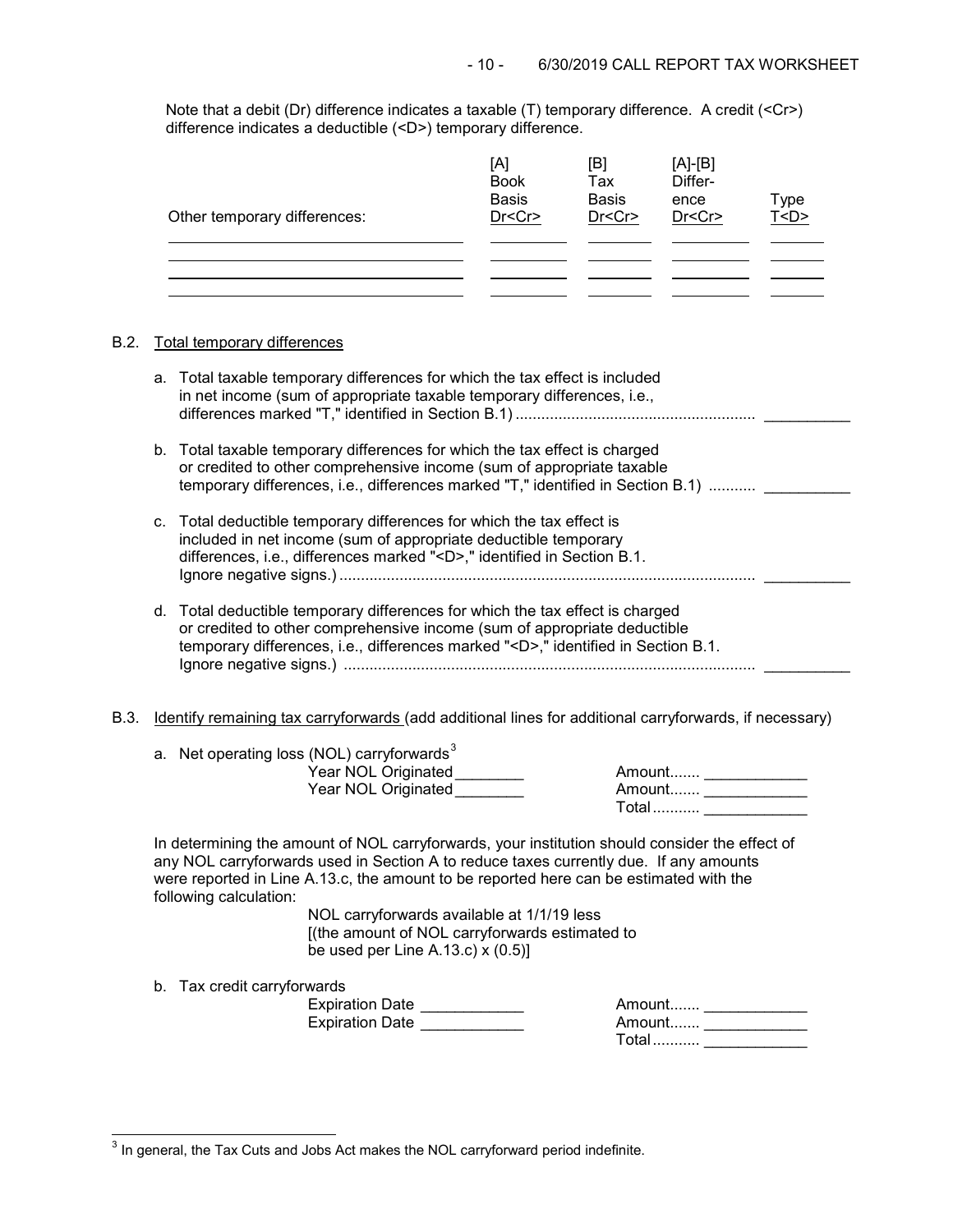# B.4. Calculate deferred tax liability for federal income tax purposes at June 30, 2019.

|      |    | a. Total taxable temporary differences for which the tax effect is included                                                                                                                                                                                                                                    |
|------|----|----------------------------------------------------------------------------------------------------------------------------------------------------------------------------------------------------------------------------------------------------------------------------------------------------------------|
|      |    | b. Deferred tax liability resulting from taxable temporary differences for<br>which the tax effect is included in net income (Line B.4.a multiplied by<br>the tax rate expected to apply when the amount of taxable temporary                                                                                  |
|      | C. | Total taxable temporary differences for which the tax effect is charged                                                                                                                                                                                                                                        |
|      |    | d. Deferred tax liability resulting from taxable temporary differences for<br>which the tax effect is charged or credited to other comprehensive income<br>(Line B.4.c multiplied by the tax rate expected to apply when the amount<br>of taxable temporary differences result in additional taxable income in |
|      |    | e. Total deferred tax liability for federal income tax purposes at                                                                                                                                                                                                                                             |
| B.5. |    | Calculate deferred tax asset for federal income tax purposes at June 30, 2019.                                                                                                                                                                                                                                 |
|      |    | a. Total deductible temporary differences for which the tax effect is                                                                                                                                                                                                                                          |
|      |    | b. Deferred tax asset resulting from deductible temporary differences for<br>which the tax effect is included in net income (Line B.5.a multiplied by the<br>tax rate expected to apply when the amount of deductible temporary                                                                                |
|      | c. | Deferred tax asset resulting from net operating loss carryforwards<br>(Line B.3.a multiplied by the tax rate expected to apply when the                                                                                                                                                                        |
|      |    | d. Tax credit carryforwards available to reduce taxes payable in future                                                                                                                                                                                                                                        |
|      | е. | Total deferred tax assets for which the tax effect is included in                                                                                                                                                                                                                                              |
|      | f. | Total deductible temporary differences for which the tax effect is charged                                                                                                                                                                                                                                     |

-

<span id="page-10-0"></span><sup>&</sup>lt;sup>4</sup> Under current tax law, the federal tax rate expected to apply for tax years beginning on or after January 1, 2018, is 21 percent. Refer to the discussion of the "applicable tax rate" in the Glossary entry for "income taxes" in the Call Report instructions and to footnote 6 on page 13 of this worksheet for further information.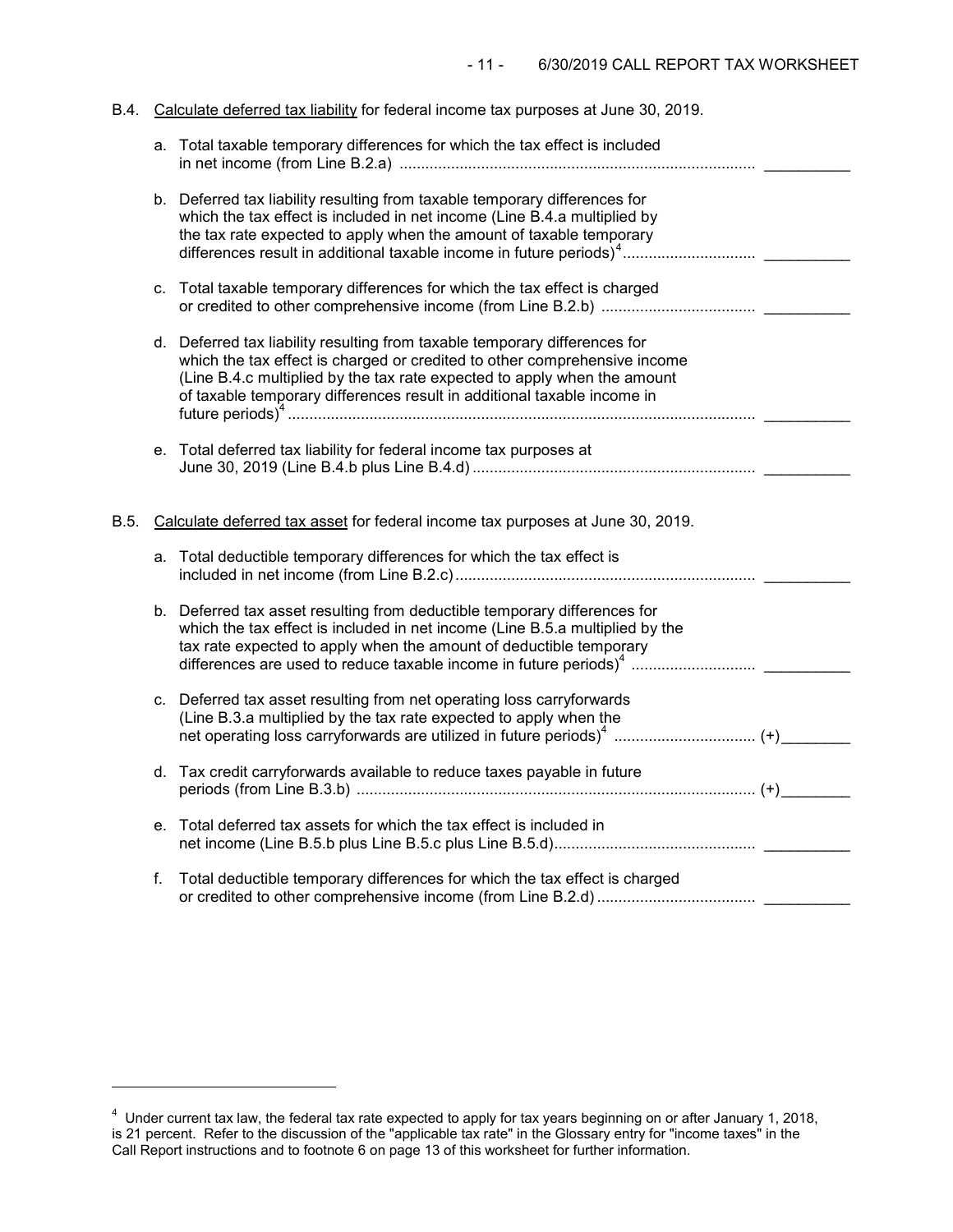- g. Deferred tax asset resulting from deductible temporary differences for which the tax effect is charged or credited to other comprehensive income (Line B.5.f multiplied by the tax rate expected to apply when the amount of deductible temporary differences are used to reduce taxable income in future periods)<sup>5</sup> ......................................................................................................... \_\_\_\_\_\_\_\_\_\_
- h. Total deferred tax assets for federal income tax purposes before valuation allowance, if any (Line B.5.e plus Line B.5.g)............................................... \_\_\_\_\_\_\_\_\_\_

#### B.6. Assessing the need for a valuation allowance

Institutions must consider all available evidence, both positive and negative, in assessing the need for a valuation allowance to reduce the total deferred tax assets for federal income tax purposes in Line B.5.h to the amount that is more likely than not to be realized. The future realization of deferred tax assets ultimately depends on the existence of sufficient taxable income of the appropriate character in either the carryback or carryforward period. Four sources of taxable income may be available to realize deferred tax assets:

- (1) Taxable income in carryback years (which can be offset to recover taxes previously paid),
- (2) Reversing taxable temporary differences,
- (3) Future taxable income (exclusive of reversing temporary differences and carryforwards), and
- (4) Tax-planning strategies.

In general, positive evidence refers to the existence of one or more of the four sources of taxable income. To the extent evidence about one or more sources of taxable income is sufficient to support a conclusion that a valuation allowance is not necessary (i.e., the institution can conclude that the deferred tax asset is more likely than not to be realized), other sources need not be considered. However, if a valuation allowance is needed, each source of income must be evaluated to determine the appropriate amount of the allowance needed.

Evidence used in determining the valuation allowance should be subject to objective verification. The weight given to evidence when both positive and negative evidence exist should be consistent with the extent to which it can be objectively verified. Under ASC Topic 740, the existence of a cumulative loss for the prior three years is significant negative evidence that would be difficult for an institution to overcome.

Refer to the discussion of the "valuation allowance" in the Glossary entry for "income taxes" in the Call Report instructions for further information.

| Line $B.6$ :<br>Valuation allowance to reduce the total deferred tax assets for federal<br>income tax purposes in Line B.5.h to the amount that is more likely |  |
|----------------------------------------------------------------------------------------------------------------------------------------------------------------|--|
| B.7. Deferred tax asset for federal income tax purposes, net of valuation                                                                                      |  |
| B.8. Net deferred tax asset (liability) for federal income tax purposes at June 30,<br>2019 (Line B.7 minus Line B.4.e) (Report this amount in Schedule RC-F,  |  |

 $^5$  Under current tax law, the federal tax rate expected to apply for tax years beginning on or after January 1, 2018, is 21 percent. Refer to the discussion of the "applicable tax rate" in the Glossary entry for "income taxes" in the Call Report instructions and to footnote 6 on page 13 of this worksheet for further information.